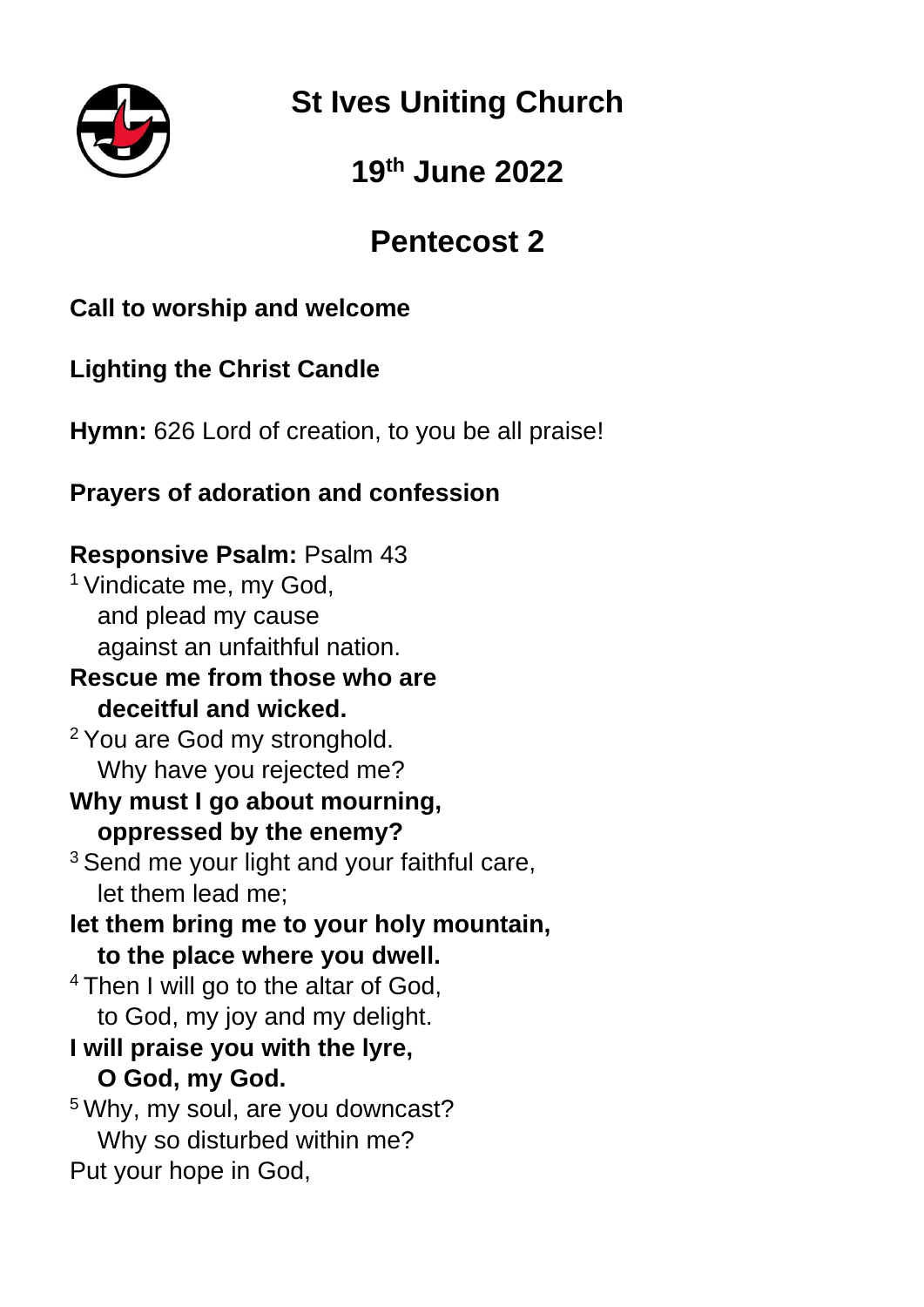#### **for I will yet praise him, my Saviour and my God.**

## **Amen**

## **Assurance of forgiveness**

We did not choose God, God chose us. In that choice, God offers us mercy, grace and love. Through Christ, God chooses to grant us forgiveness. In Christ, we are restored as God's children. Our sins are forgiven. **Thanks be to God.**

**Hymn:** 717 Give thanks with a grateful heart

**Notices:** Lawrence Peak

### **Bible Readings:**

## **1 Kings 19:1-16** Pam Tickell

<sup>1</sup>Now Ahab told Jezebel everything Elijah had done and how he had killed all the prophets with the sword.  $2$  So Jezebel sent a messenger to Elijah to say, "May the gods deal with me, be it ever so severely, if by this time tomorrow I do not make your life like that of one of them."

<sup>3</sup> Elijah was afraid and ran for his life. When he came to Beersheba in Judah, he left his servant there,  $4$  while he himself went a day's journey into the wilderness. He came to a broom bush, sat down under it and prayed that he might die. "I have had enough, Lord," he said. "Take my life; I am no better than my ancestors." <sup>5</sup> Then he lay down under the bush and fell asleep.

All at once an angel touched him and said, "Get up and eat." <sup>6</sup> He looked around, and there by his head was some bread baked over hot coals, and a jar of water. He ate and drank and then lay down again.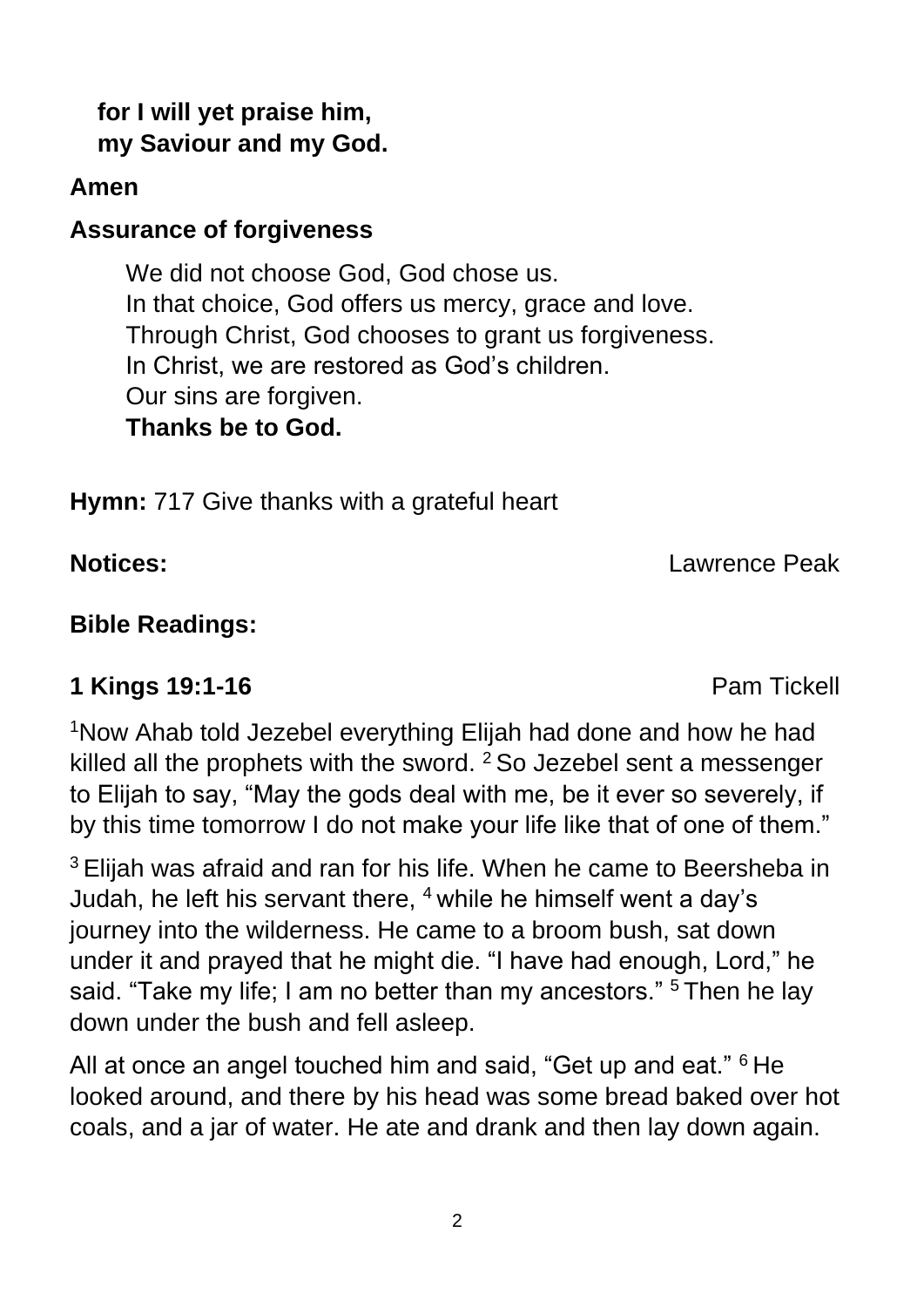$7$  The angel of the Lord came back a second time and touched him and said, "Get up and eat, for the journey is too much for you." <sup>8</sup> So he got up and ate and drank. Strengthened by that food, he travelled forty days and forty nights until he reached Horeb, the mountain of God.  $9$  There he went into a cave and spent the night.

And the word of the Lord came to him: "What are you doing here, Elijah?"

<sup>10</sup> He replied, "I have been very zealous for the Lord God Almighty. The Israelites have rejected your covenant, torn down your altars, and put your prophets to death with the sword. I am the only one left, and now they are trying to kill me too."

<sup>11</sup> The Lord said, "Go out and stand on the mountain in the presence of the Lord, for the Lord is about to pass by."

Then a great and powerful wind tore the mountains apart and shattered the rocks before the Lord, but the Lord was not in the wind. After the wind there was an earthquake, but the Lord was not in the earthquake. <sup>12</sup> After the earthquake came a fire, but the Lord was not in the fire. And after the fire came a gentle whisper.  $13$  When Elijah heard it, he pulled his cloak over his face and went out and stood at the mouth of the cave.

Then a voice said to him, "What are you doing here, Elijah?"

<sup>14</sup> He replied, "I have been very zealous for the Lord God Almighty. The Israelites have rejected your covenant, torn down your altars, and put your prophets to death with the sword. I am the only one left, and now they are trying to kill me too."

 $15$  The Lord said to him, "Go back the way you came, and go to the Desert of Damascus. When you get there, anoint Hazael king over Aram. <sup>16</sup> Also, anoint Jehu son of Nimshi king over Israel, and anoint Elisha son of Shaphat from Abel Meholah to succeed you as prophet.

This is the word of the Lord **Thanks be to God**